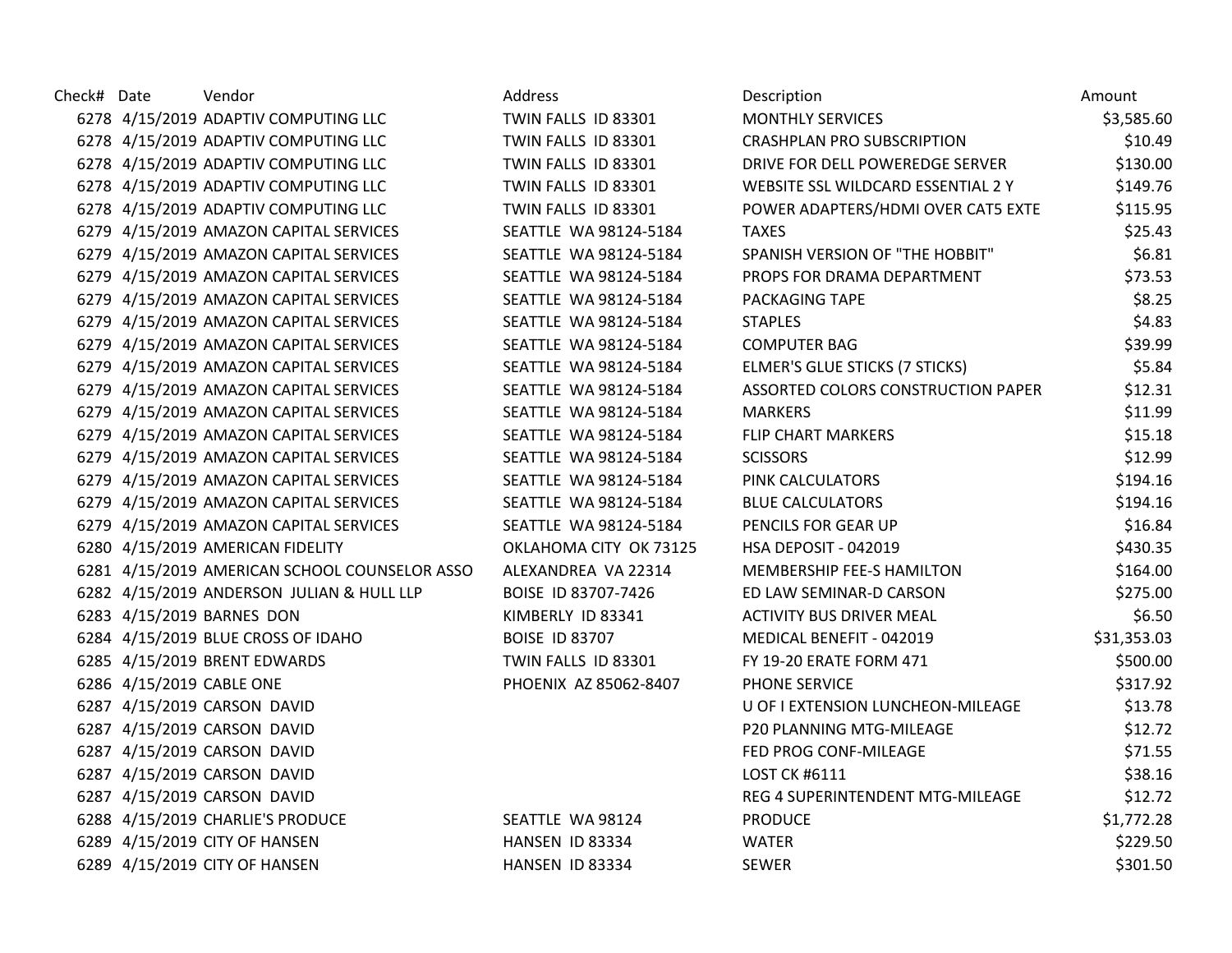| 6290 4/15/2019 CONK TIFFANY                   | HANSEN ID 83334          | <b>FAX TONER- HS OFFICE</b>               | \$94.86      |
|-----------------------------------------------|--------------------------|-------------------------------------------|--------------|
| 6290 4/15/2019 CONK TIFFANY                   | HANSEN ID 83334          | FIELD TRIP TO HERRETT CENTER              | \$249.00     |
| 6290 4/15/2019 CONK TIFFANY                   | HANSEN ID 83334          | <b>GEAR UP TRAINING-MILEAGE</b>           | \$170.52     |
| 6290 4/15/2019 CONK TIFFANY                   | HANSEN ID 83334          | <b>GEAR-UP INCENTIVES</b>                 | \$16.36      |
| 6291 4/15/2019 CULLIGAN MAGIC VALLEY          | TWIN FALLS ID 83301      | ELEMENTARY                                | \$54.25      |
| 6291 4/15/2019 CULLIGAN MAGIC VALLEY          | TWIN FALLS ID 83301      | JR/SR HIGH                                | \$27.20      |
| 6291 4/15/2019 CULLIGAN MAGIC VALLEY          | TWIN FALLS ID 83301      | LUNCH ROOM                                | \$15.45      |
| 6292 4/15/2019 FOOD SERVICES OF AMERICA       | SEATTLE WA 98124-1846    | <b>FOOD PRODUCT</b>                       | \$836.48     |
| 6292 4/15/2019 FOOD SERVICES OF AMERICA       | SEATTLE WA 98124-1846    | <b>FOOD PRODUCT</b>                       | \$660.93     |
| 6293 4/15/2019 GEM STATE PAPER                | TWIN FALLS ID 83303-0469 | <b>SPRING SUPPLIES</b>                    | \$268.86     |
| 6293 4/15/2019 GEM STATE PAPER                | TWIN FALLS ID 83303-0469 | <b>SPRING SUPPLIES</b>                    | \$183.63     |
| 6293 4/15/2019 GEM STATE PAPER                | TWIN FALLS ID 83303-0469 | VACUUM CLEANER REPAIR                     | \$146.47     |
| 6294 4/15/2019 GLACIER REFRIGERATION INC      | TWIN FALLS ID 83303      | REPLACE DRAIN LINE HEATER                 | \$267.25     |
| 6295 4/15/2019 GREAT AMERICA FINANCIAL SERV   | DALLAS TX 75266-0831     | COPIER AGREEMENT-ELEM                     | \$138.00     |
| 6295 4/15/2019 GREAT AMERICA FINANCIAL SERV   | DALLAS TX 75266-0831     | <b>COPIER AGREEMENT-HS</b>                | \$121.00     |
| 6296 4/15/2019 HAMILTON SHAREE                | KIMBERLY ID 83341        | SAT TESTING SUPPLIES                      | \$73.82      |
| 6297 4/15/2019 HANSEN HIGH SCHOOL             |                          | TRANSLATOR FOR P/T CONF-L ALCALA          | \$100.00     |
| 6297 4/15/2019 HANSEN HIGH SCHOOL             |                          | PIZZA FOR SR'S & JR'S                     | \$137.50     |
| 6297 4/15/2019 HANSEN HIGH SCHOOL             |                          | LUNCH FOR SCHOOL FIELDTRIP TO CSI         | \$674.25     |
| 6298 4/15/2019 HANSEN SCHOOL DISTRICT         |                          | RANDOM TRANSPORTATION DRUG SCREEN         | \$45.00      |
| 6298 4/15/2019 HANSEN SCHOOL DISTRICT         |                          | <b>HEADSETS FOR TESTING</b>               | \$101.70     |
| 6299 4/15/2019 HANSEN SCHOOL DISTRICT #415    |                          | EMPLOYER SHARE FICA/MDCR - 042019         | \$12,336.21  |
| 6300 4/15/2019 HANSEN SCHOOL DISTRICT #415    |                          | <b>EMPLOYER SHARE RETIREMENT - 042019</b> | \$19,831.57  |
| 6301 4/15/2019 HANSEN SCHOOL DISTRICT #415    |                          | PAYROLL - 042019                          | \$166,448.56 |
| 6302 4/15/2019 HENDERSON RICHARD              | TWIN FALLS ID 83301      | MILEAGE FOR REG IV DIR MTG                | \$40.28      |
| 6302 4/15/2019 HENDERSON RICHARD              | TWIN FALLS ID 83301      | MILEAGE TO FED PROG CONF                  | \$136.74     |
| 6303 4/15/2019 HEUVEL DANEILLE                | KIMBERLY ID 83341        | AIR FARE TO SPOKANE FOR TRAINING          | \$309.60     |
| 6304 4/15/2019 HOME DEPOT CREDIT SERV         | LOUISVILLE KY 40290-1030 | REPAIR SUPPLIES FOR CLASSROOM WALL        | \$115.18     |
| 6305 4/15/2019 IDAHO DEPT OF HEALTH & WELFARE | BOISE ID 83720-0036      | <b>MEDICAID MATCH</b>                     | \$4,000.00   |
| 6306 4/15/2019 IDAHO POWER                    | SEATTLE WA 98124-1966    | ELEMENTARY                                | \$2,767.98   |
| 6306 4/15/2019 IDAHO POWER                    | SEATTLE WA 98124-1966    | PRESCHOOL                                 | \$53.43      |
| 6306 4/15/2019 IDAHO POWER                    | SEATTLE WA 98124-1966    | NEW GYM                                   | \$1,938.69   |
| 6306 4/15/2019 IDAHO POWER                    | SEATTLE WA 98124-1966    | <b>SOUTH MODULAR</b>                      | \$16.69      |
| 6306 4/15/2019 IDAHO POWER                    | SEATTLE WA 98124-1966    | <b>FOOTBALL FIELD</b>                     | \$5.19       |
| 6306 4/15/2019 IDAHO POWER                    | SEATTLE WA 98124-1966    | JR/SR HIGH                                | \$1,673.28   |
|                                               |                          |                                           |              |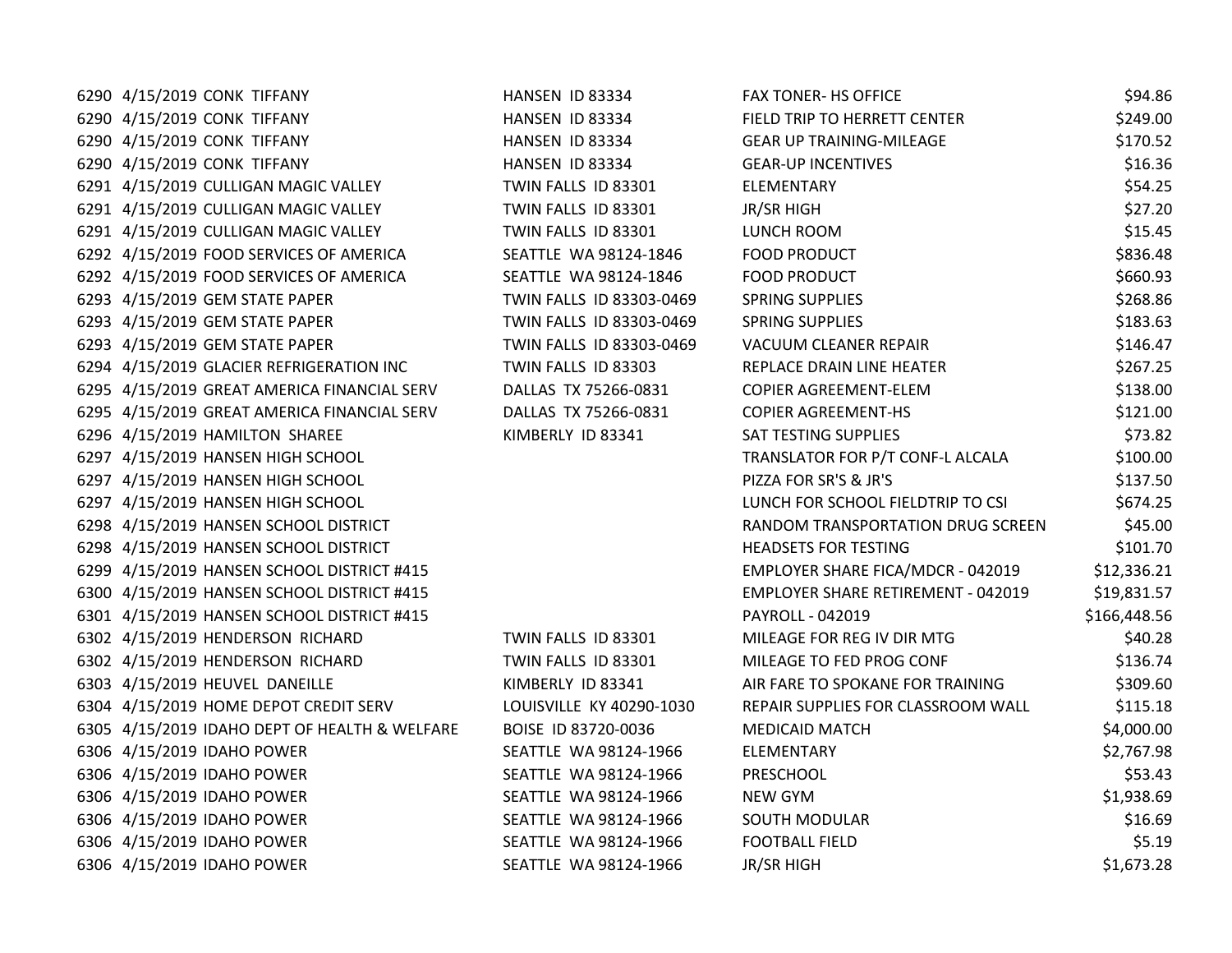| 6307 4/15/2019 CSA CONSULTING LLC            | <b>BOISE ID 83709</b>        | <b>MEDICAID ADMIN</b>              | \$2,379.96 |
|----------------------------------------------|------------------------------|------------------------------------|------------|
| 6307 4/15/2019 CSA CONSULTING LLC            | <b>BOISE ID 83709</b>        | <b>MEDICAID ADMIN</b>              | \$186.38   |
| 6307 4/15/2019 CSA CONSULTING LLC            | <b>BOISE ID 83709</b>        | <b>MEDICAID ADMIN</b>              | \$183.33   |
| 6308 4/15/2019 INTEGRATED TECHNOLOGIES       | TWIN FALLS ID 83303-1843     | SHARP-M4101 (ELEM) 2/15-3/14       | \$100.27   |
| 6308 4/15/2019 INTEGRATED TECHNOLOGIES       | TWIN FALLS ID 83303-1843     | XEROX-M6274 (ELEM) 2/28-3/27       | \$44.02    |
| 6308 4/15/2019 INTEGRATED TECHNOLOGIES       | TWIN FALLS ID 83303-1843     | SHARP-42794 (ELEM) 2/19/19-3/18/19 | \$273.93   |
| 6308 4/15/2019 INTEGRATED TECHNOLOGIES       | TWIN FALLS ID 83303-1843     | SHARP-M2111 (HS) 2/28-3/27         | \$12.58    |
| 6308 4/15/2019 INTEGRATED TECHNOLOGIES       | TWIN FALLS ID 83303-1843     | SHARP-M7135 (HS) 3/3-4/2           | \$163.12   |
| 6309 4/15/2019 INTERMOUNTAIN GAS             | <b>BOISE ID 83732</b>        | JR/SR HIGH                         | \$1,461.91 |
| 6309 4/15/2019 INTERMOUNTAIN GAS             | <b>BOISE ID 83732</b>        | AG BLDG                            | \$541.53   |
| 6309 4/15/2019 INTERMOUNTAIN GAS             | <b>BOISE ID 83732</b>        | <b>ELEM</b>                        | \$434.25   |
| 6309 4/15/2019 INTERMOUNTAIN GAS             | <b>BOISE ID 83732</b>        | PRESCHOOL                          | \$94.79    |
| 6310 4/15/2019 KAPLAN EARLY LEARNING COMPANY | LEWISVILLE NC 27023          | <b>SHIPPING</b>                    | \$62.22    |
| 6310 4/15/2019 KAPLAN EARLY LEARNING COMPANY | LEWISVILLE NC 27023          | FABRIC WEAVING STRIPS (SET OF 60)  | \$26.95    |
| 6310 4/15/2019 KAPLAN EARLY LEARNING COMPANY | LEWISVILLE NC 27023          | <b>SHIPPING</b>                    | \$22.49    |
| 6310 4/15/2019 KAPLAN EARLY LEARNING COMPANY | LEWISVILLE NC 27023          | <b>CLASSROOM WATER PLAY SET</b>    | \$59.95    |
| 6310 4/15/2019 KAPLAN EARLY LEARNING COMPANY | LEWISVILLE NC 27023          | <b>FABRIC WEAVING FRAME</b>        | \$179.95   |
| 6310 4/15/2019 KAPLAN EARLY LEARNING COMPANY | LEWISVILLE NC 27023          | LIL GUSHER                         | \$39.95    |
| 6310 4/15/2019 KAPLAN EARLY LEARNING COMPANY | LEWISVILLE NC 27023          | SAND AND WATER EXPLORATION TABLE   | \$314.95   |
| 6311 4/15/2019 KELLY KAYLA                   | <b>BUHL ID 83316</b>         | FOOD & PLATES FOR P/T CONFERENCES  | \$116.92   |
| 6312 4/15/2019 LAMMERS TRUCK CENTER          | TWIN FALLS ID 83301          | <b>REPAIR HUB LEAK ON BUS #3</b>   | \$165.00   |
| 6313 4/15/2019 LOCAL LAWN/TREE SPRAYING SERV | TWIN FALLS ID 83303          | <b>SPRAY TREES</b>                 | \$210.00   |
| 6314 4/15/2019 MEADOW GOLD DAIRIES-BOISE     | DENVER CO 80271-0960         | <b>MILK</b>                        | \$620.01   |
| 6315 4/15/2019 MOORE SMITH BUXTON & TURCKE   | <b>BOISE ID 83714</b>        | <b>PROFESSIONAL SERVICES</b>       | \$255.00   |
| 6316 4/15/2019 NASSP/NHS                     | BOSTON MA 02241-7939         | NATIONAL HONOR SOCIETY DUES        | \$385.00   |
| 6317 4/15/2019 NORCO                         | SALT LAKE CITY UT 84141-3124 | <b>TANK RENTAL</b>                 | \$5.96     |
| 6318 4/15/2019 OFFICE DEPOT                  | PHOENIX AZ 85038-9248        | TONER CARTRIDGE FOR OFFICE         | \$61.99    |
| 6318 4/15/2019 OFFICE DEPOT                  | PHOENIX AZ 85038-9248        | <b>TONER FOR PRINTER</b>           | \$56.17    |
| 6318 4/15/2019 OFFICE DEPOT                  | PHOENIX AZ 85038-9248        | REISSUE CHECK #6200                | \$789.54   |
| 6319 4/15/2019 PITNEY BOWES                  | PITTSBURGH PA 15250-7887     | INK FOR POSTAGE METER-973-5        | \$169.98   |
| 6319 4/15/2019 PITNEY BOWES                  | PITTSBURGH PA 15250-7887     | POSTAGE TAPE SHEETS                | \$59.49    |
| 6319 4/15/2019 PITNEY BOWES                  | PITTSBURGH PA 15250-7887     | <b>DISCOUNT</b>                    | $-511.47$  |
| 6320 4/15/2019 PRIMARY THERAPY SOURCE        | TWIN FALLS ID 83301          | OCCUPATIONAL THERAPY-ELEM          | \$428.04   |
| 6320 4/15/2019 PRIMARY THERAPY SOURCE        | TWIN FALLS ID 83301          | PHYSICAL THERAP-ELEM               | \$532.52   |
| 6320 4/15/2019 PRIMARY THERAPY SOURCE        | TWIN FALLS ID 83301          | OCCUPATIONAL THERAPY-JR/SR HIGH    | \$285.36   |
|                                              |                              |                                    |            |